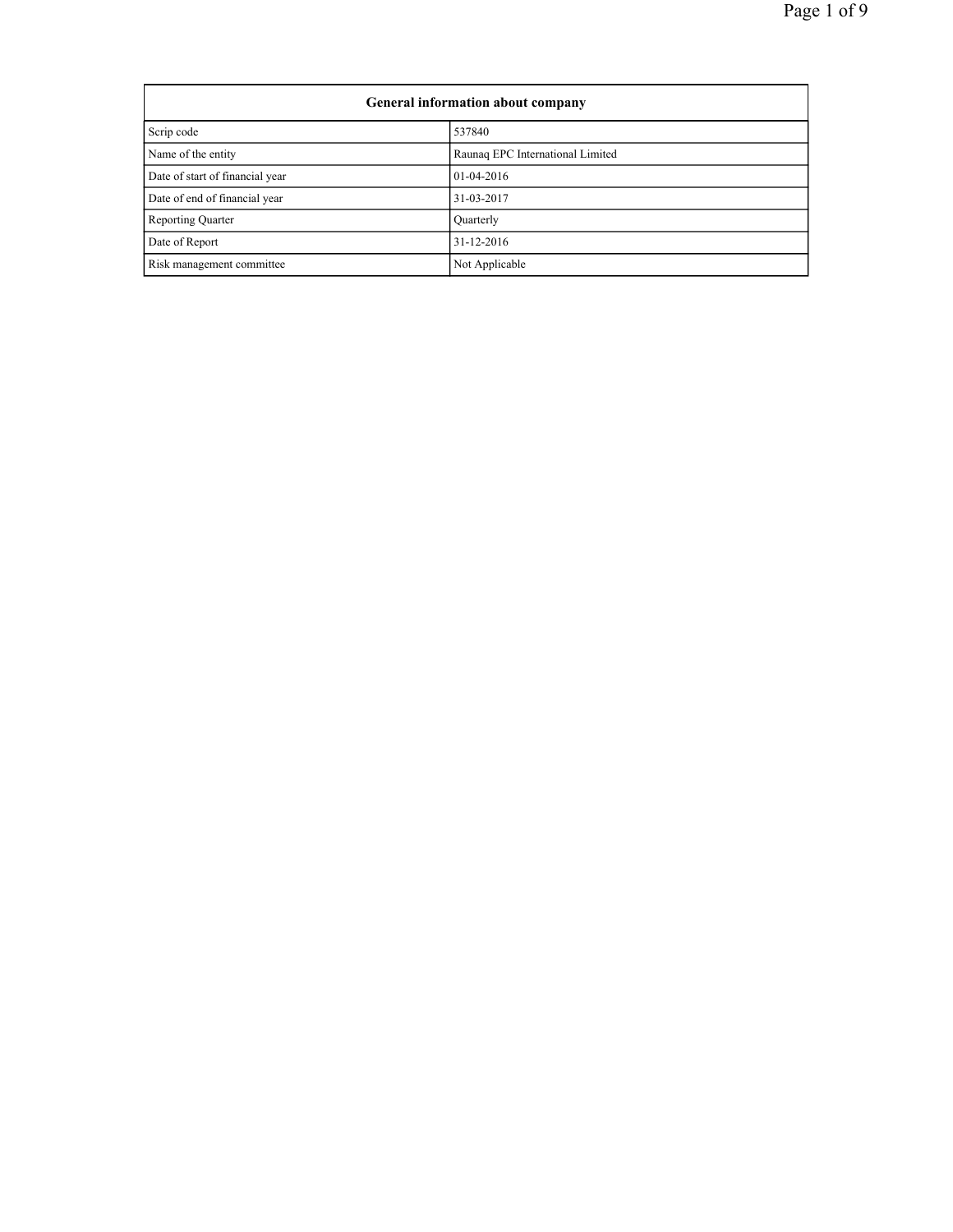| Annexure I                                                                                |  |  |
|-------------------------------------------------------------------------------------------|--|--|
| Annexure I to be submitted by listed entity on quarterly basis                            |  |  |
| I. Composition of Board of Directors                                                      |  |  |
| Disclosure of notes on composition of board of directors explanatory                      |  |  |
| Is there any change in information of board of directors compare to previous quarter   No |  |  |

file://192.168.1.11.11.11.11.11.11.11.11.11/Secretarial\_Data/Lipika %20<br>20 Ani 2010 - 11-01-2017 - 11-01-2017 - 11-01-2017 - 11-01-2017 - 11-01-2017 - 11-01-2017 - 11-01-2017 - 11-0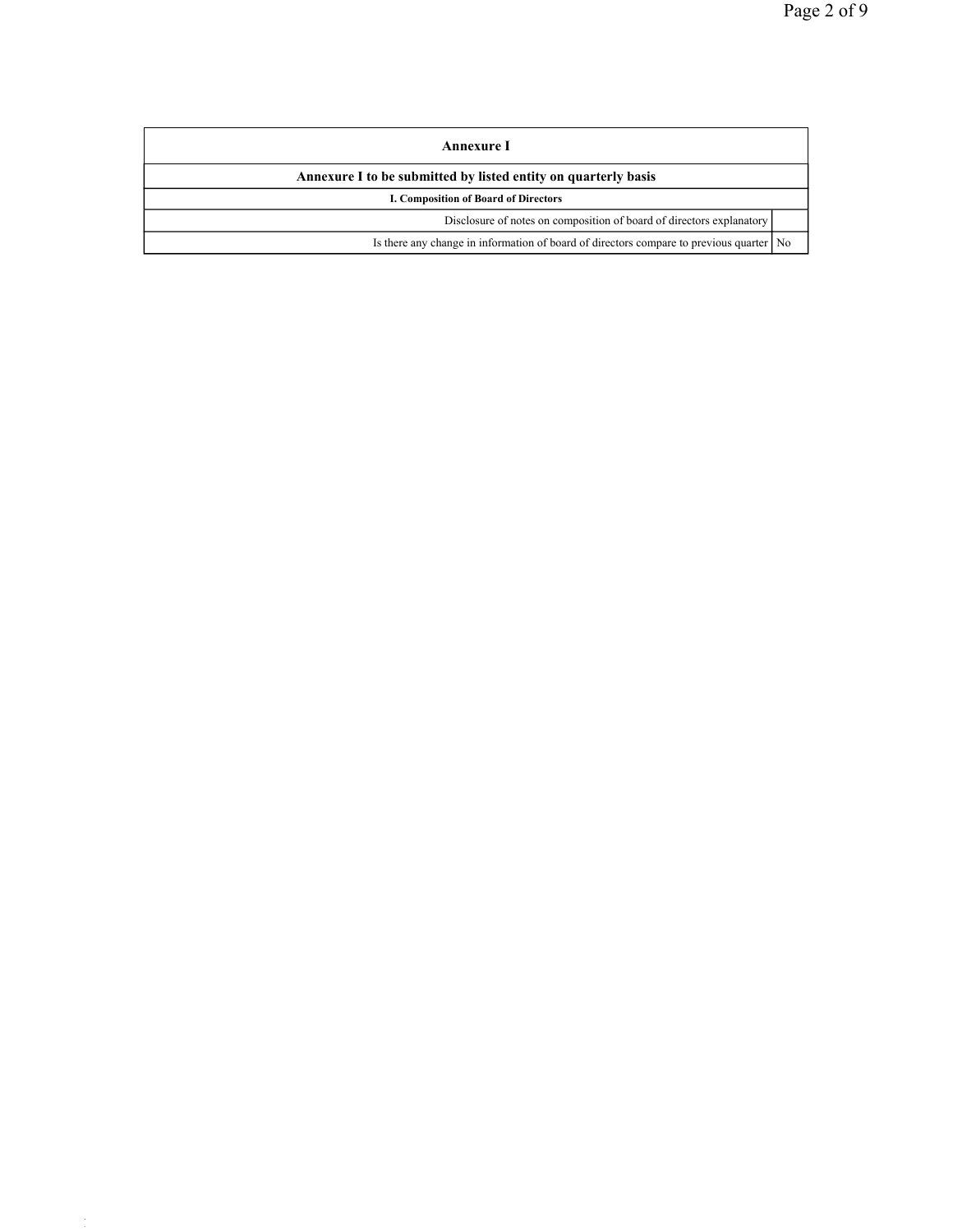| <b>Annexure 1</b>                                                                 |  |  |
|-----------------------------------------------------------------------------------|--|--|
| <b>II. Composition of Committees</b>                                              |  |  |
| Disclosure of notes on composition of committees explanatory                      |  |  |
| Is there any change in information of committees compare to previous quarter   No |  |  |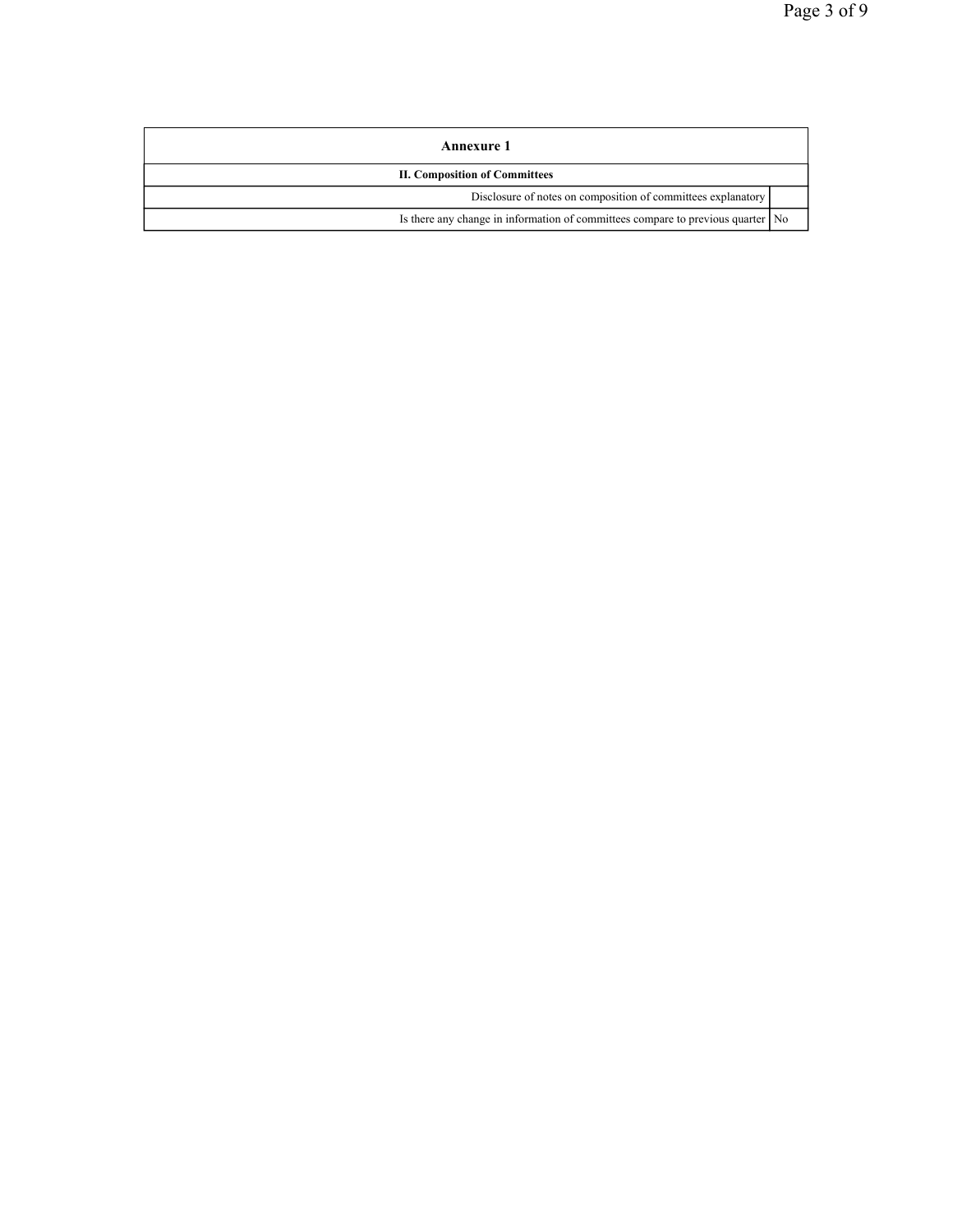|                                                                  | Annexure 1                                               |                                                         |                                                                |  |  |
|------------------------------------------------------------------|----------------------------------------------------------|---------------------------------------------------------|----------------------------------------------------------------|--|--|
|                                                                  | Annexure 1                                               |                                                         |                                                                |  |  |
|                                                                  | <b>III. Meeting of Board of Directors</b>                |                                                         |                                                                |  |  |
| Disclosure of notes on meeting of board of directors explanatory |                                                          |                                                         |                                                                |  |  |
| <b>Sr</b>                                                        | $Date(s)$ of meeting (if any) in the<br>previous quarter | $Date(s)$ of meeting (if any) in the<br>current quarter | Maximum gap between any two consecutive (in<br>number of days) |  |  |
|                                                                  | 03-08-2016                                               |                                                         |                                                                |  |  |
| 2                                                                |                                                          | 26-10-2016                                              | 83                                                             |  |  |

file://192.168.1.11/Secretarial\_Data/Lipika%20&%20Kaushal/Raunaq%20International... 11-01-2017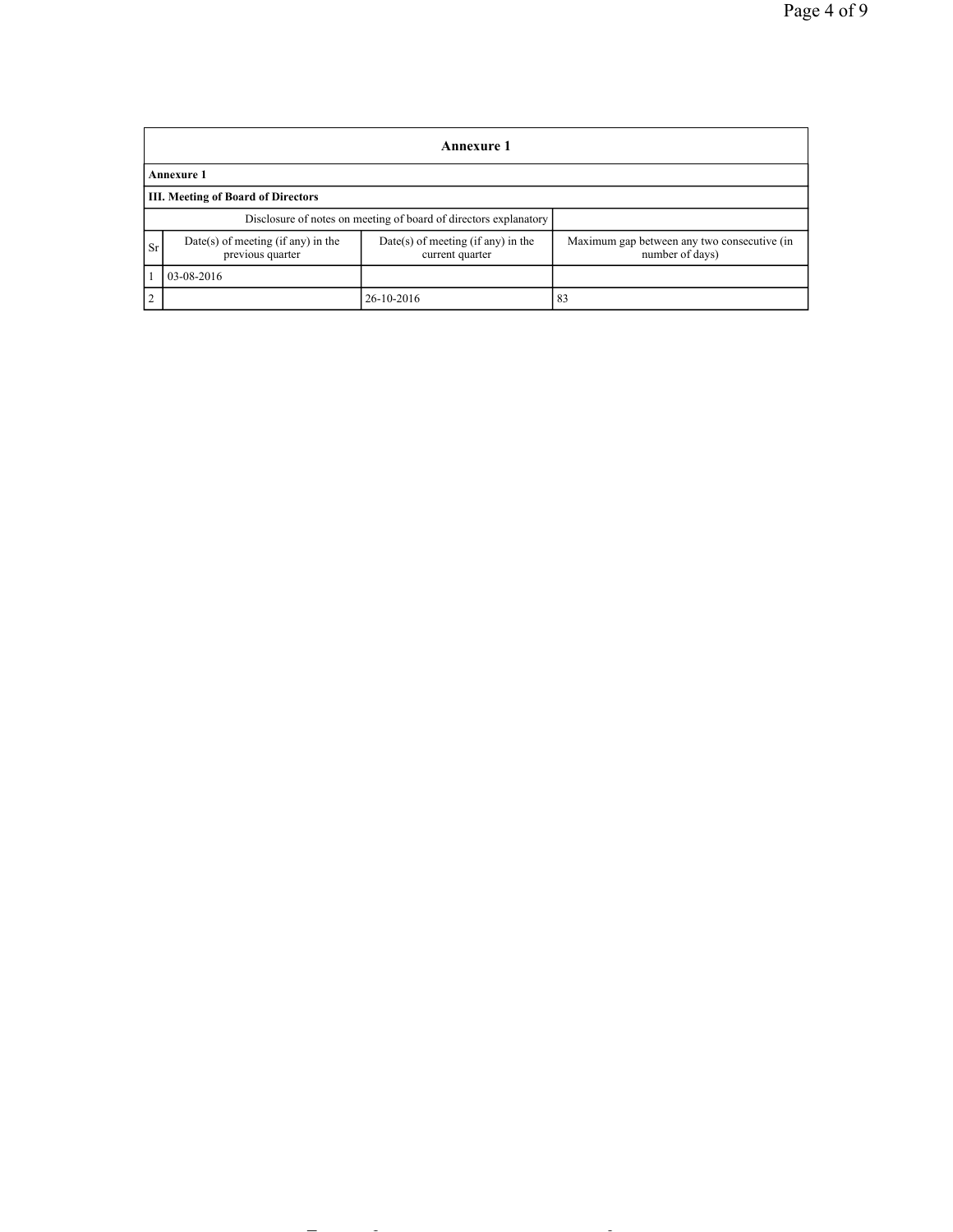|           | <b>Annexure 1</b>                                        |                                                                        |                                                     |                                                   |                                                                        |                                                                               |                               |
|-----------|----------------------------------------------------------|------------------------------------------------------------------------|-----------------------------------------------------|---------------------------------------------------|------------------------------------------------------------------------|-------------------------------------------------------------------------------|-------------------------------|
|           | <b>IV. Meeting of Committees</b>                         |                                                                        |                                                     |                                                   |                                                                        |                                                                               |                               |
|           | Disclosure of notes on meeting of committees explanatory |                                                                        |                                                     |                                                   |                                                                        |                                                                               |                               |
| <b>Sr</b> | Name of<br>Committee                                     | $Date(s)$ of meeting<br>of the committee<br>in the relevant<br>quarter | Whether<br>requirement of<br>Quorum met<br>(Yes/No) | Requirement of<br>Quorum met<br>(details)         | $Date(s)$ of meeting<br>of the committee<br>in the previous<br>quarter | Maximum gap<br>between any two<br>consecutive meetings<br>(in number of days) | Name of<br>other<br>committee |
|           | Audit<br>Committee                                       | 26-10-2016                                                             | Yes                                                 | All the members<br>were present at<br>the meeting | 03-08-2016                                                             | 83                                                                            |                               |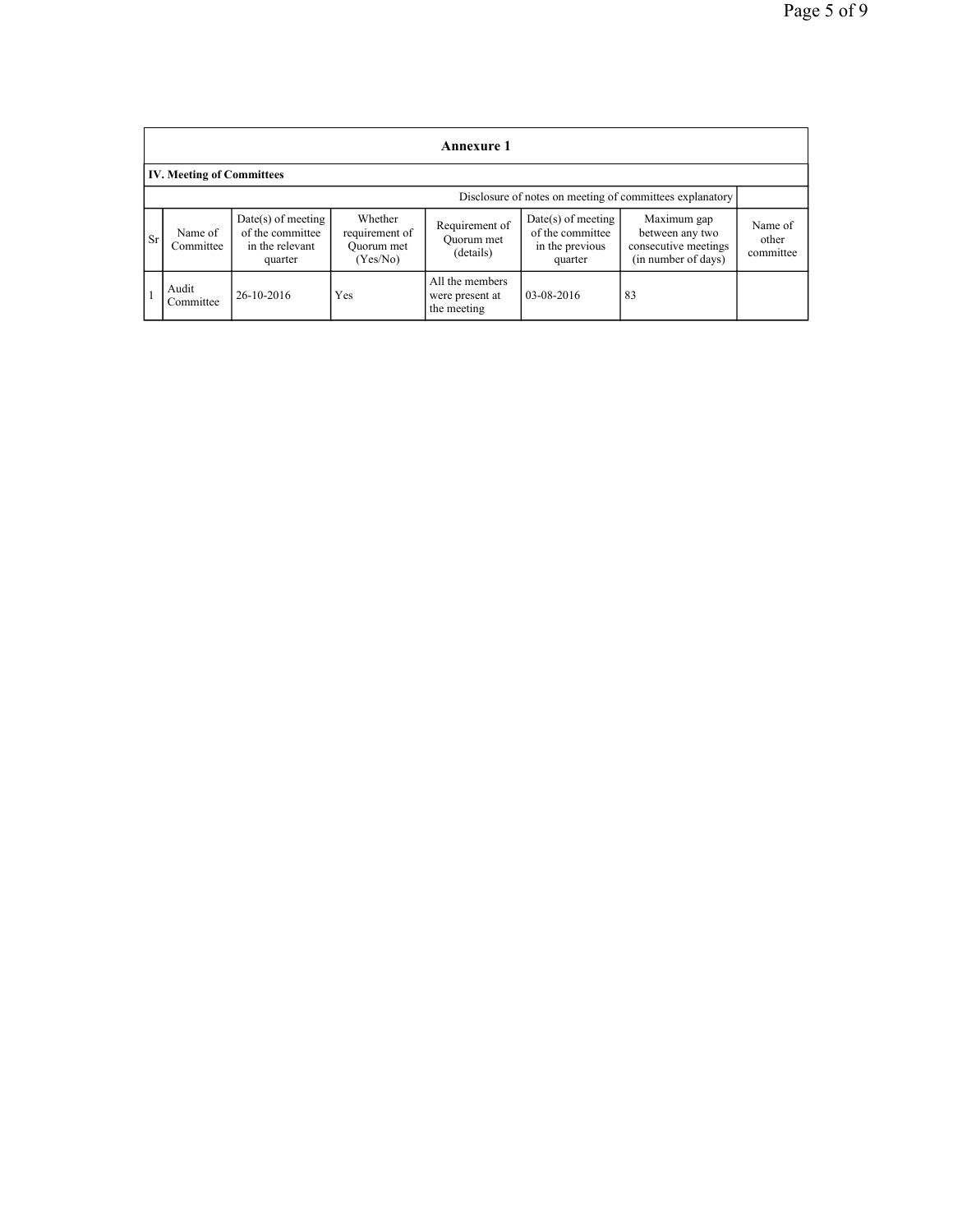|                | <b>Annexure 1</b>                                                                                         |                                  |                                                                    |  |  |
|----------------|-----------------------------------------------------------------------------------------------------------|----------------------------------|--------------------------------------------------------------------|--|--|
|                | <b>V. Related Party Transactions</b>                                                                      |                                  |                                                                    |  |  |
| Sr I           | Subject                                                                                                   | Compliance status<br>(Yes/No/NA) | If status is "No" details of non-<br>compliance may be given here. |  |  |
|                | Whether prior approval of audit committee obtained                                                        | Yes                              |                                                                    |  |  |
| $\overline{2}$ | Whether shareholder approval obtained for material RPT                                                    | <b>NA</b>                        |                                                                    |  |  |
| $\overline{3}$ | Whether details of RPT entered into pursuant to omnibus approval<br>have been reviewed by Audit Committee | <b>NA</b>                        |                                                                    |  |  |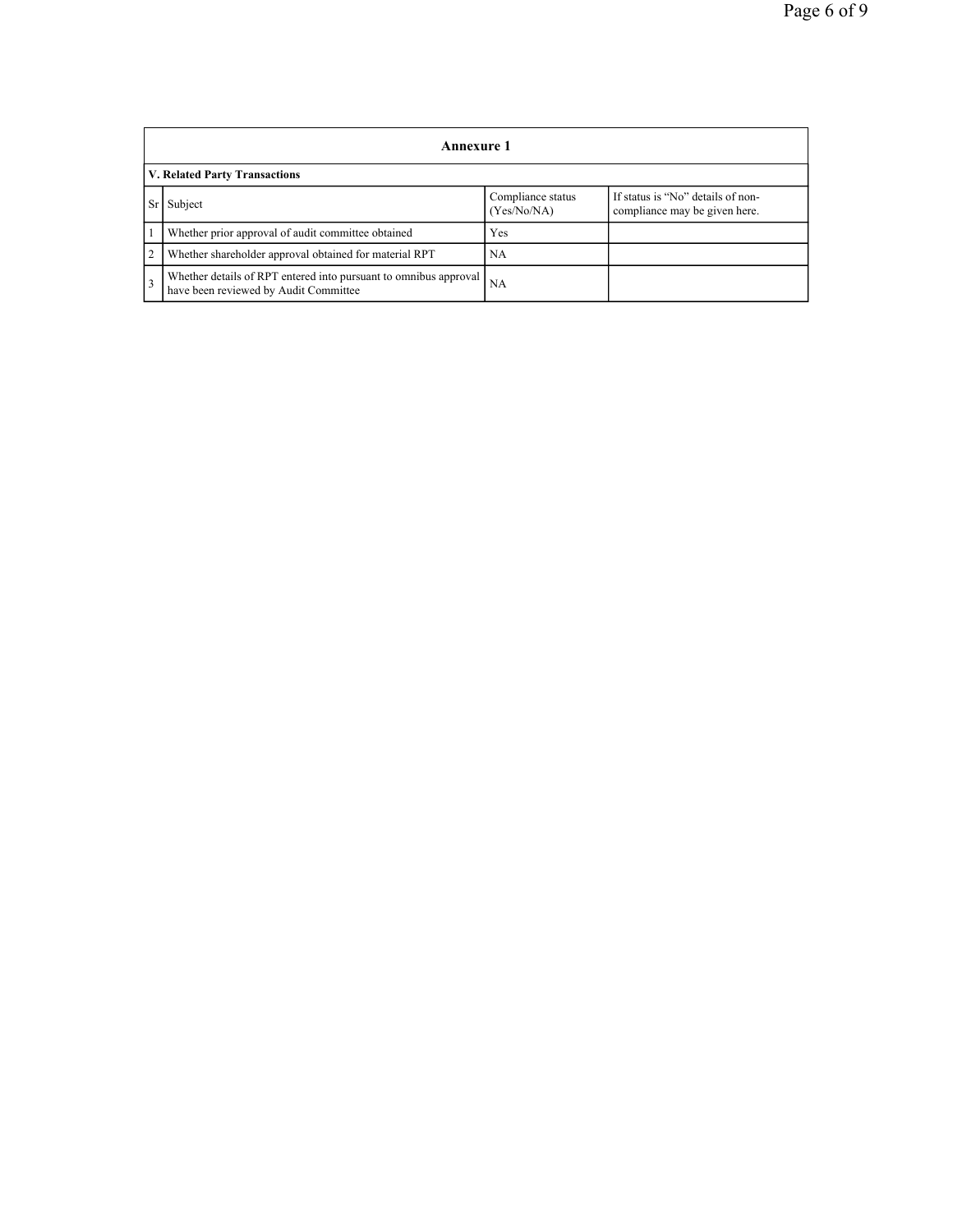|                | <b>Annexure 1</b>                                                                                                                                                                                               |                               |  |  |  |
|----------------|-----------------------------------------------------------------------------------------------------------------------------------------------------------------------------------------------------------------|-------------------------------|--|--|--|
|                | <b>VI. Affirmations</b>                                                                                                                                                                                         |                               |  |  |  |
| Sr             | Subject                                                                                                                                                                                                         | Compliance status<br>(Yes/No) |  |  |  |
| $\vert$ 1      | The composition of Board of Directors is in terms of SEBI (Listing obligations and disclosure requirements)<br>Regulations, 2015                                                                                | Yes                           |  |  |  |
| $\overline{2}$ | The composition of the following committees is in terms of SEBI(Listing obligations and disclosure<br>requirements) Regulations, 2015 a. Audit Committee                                                        | Yes                           |  |  |  |
| $\overline{3}$ | The composition of the following committees is in terms of SEBI(Listing obligations and disclosure<br>requirements) Regulations, 2015. b. Nomination & remuneration committee                                   | Yes                           |  |  |  |
| $\overline{4}$ | The composition of the following committees is in terms of SEBI(Listing obligations and disclosure<br>requirements) Regulations, 2015. c. Stakeholders relationship committee                                   | Yes                           |  |  |  |
| $\overline{5}$ | The composition of the following committees is in terms of SEBI(Listing obligations and disclosure<br>requirements) Regulations, 2015. d. Risk management committee (applicable to the top 100 listed entities) | <b>NA</b>                     |  |  |  |
| 6              | The committee members have been made aware of their powers, role and responsibilities as specified in SEBI<br>(Listing obligations and disclosure requirements) Regulations, 2015.                              | Yes                           |  |  |  |
| $\overline{7}$ | The meetings of the board of directors and the above committees have been conducted in the manner as specified<br>in SEBI (Listing obligations and disclosure requirements) Regulations, 2015.                  | Yes                           |  |  |  |
| 8              | This report and/or the report submitted in the previous quarter has been placed before Board of Directors.                                                                                                      | Yes                           |  |  |  |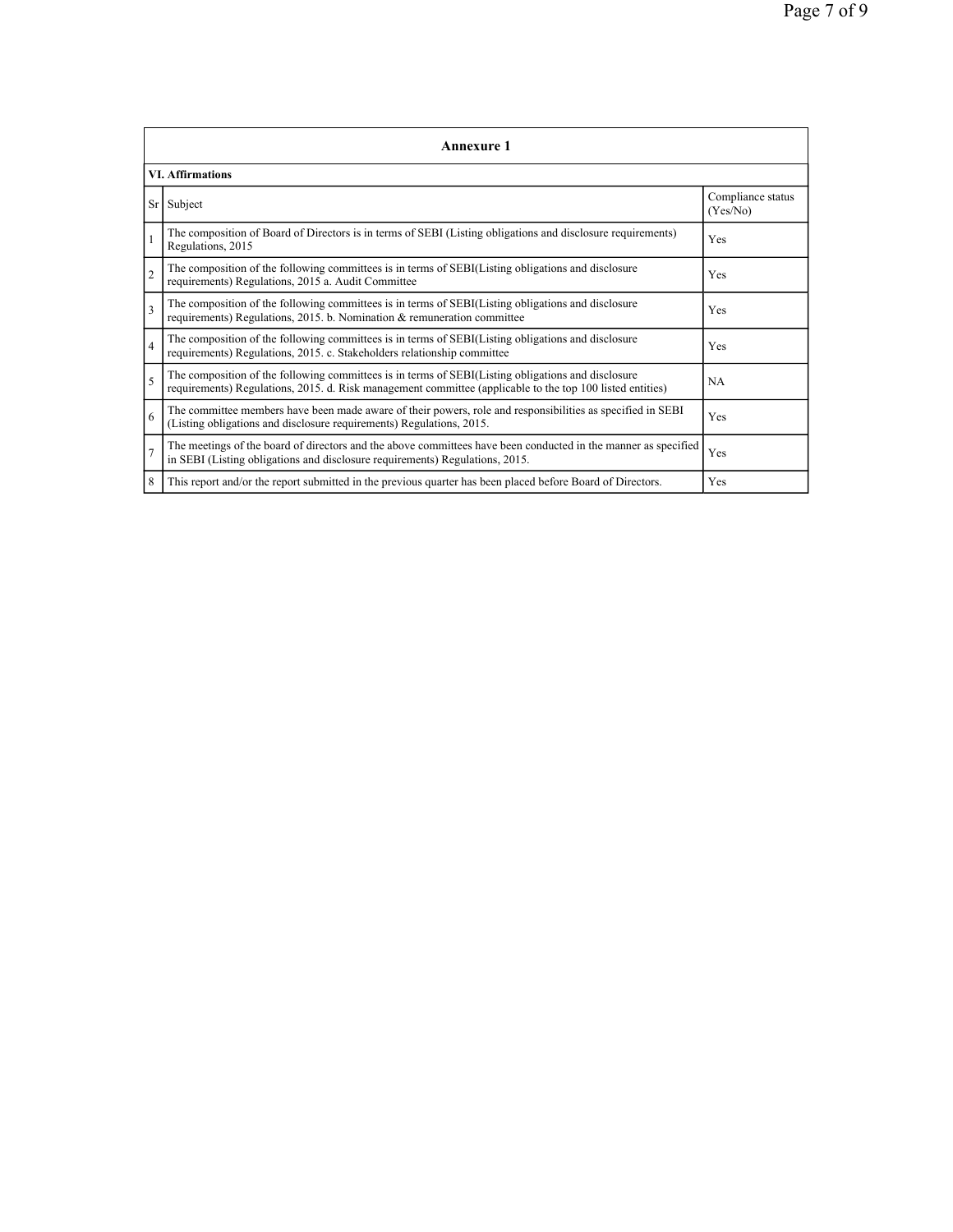| <b>Signatory Details</b> |                   |  |
|--------------------------|-------------------|--|
| Name of signatory        | Kaushal Narula    |  |
| Designation of person    | Company Secretary |  |
| Place                    | Faridabad         |  |
| Date                     | 10-01-2017        |  |